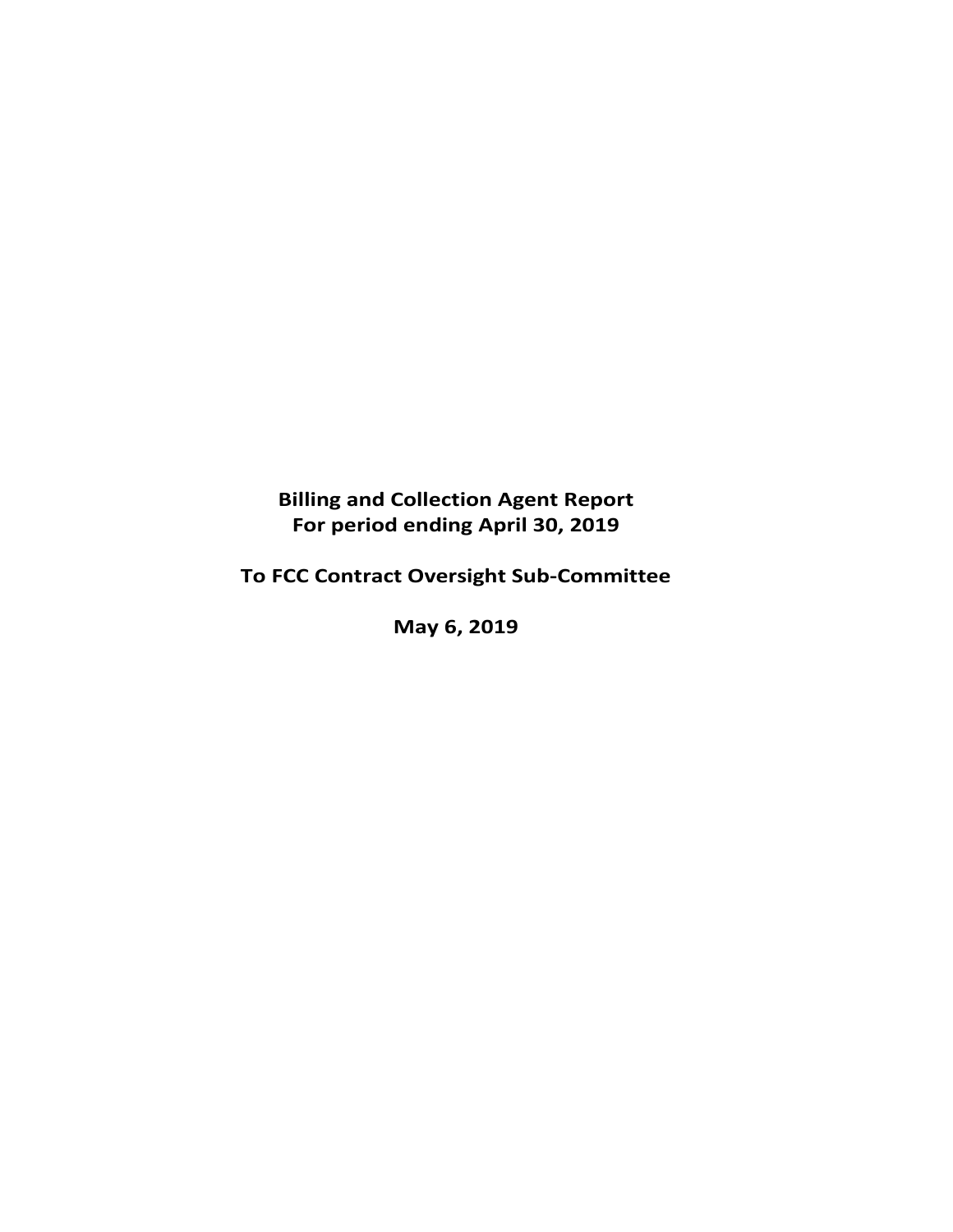## **NANPA FUND STATEMENT OF FINANCIAL POSITION April 30, 2019**

## **Assets**

| Cash in bank                                     | \$         | 2,303,850  |
|--------------------------------------------------|------------|------------|
| Receivables                                      |            |            |
| Receivable from US Carriers                      | 84,981     |            |
| Receivable from Canada                           | 9,143      |            |
| Receivable from Caribbean countries              | 1,656      |            |
| Receivables forwarded to Treasury for collection | 98,612     |            |
| Receivable from US Treasury - see note below     | 44         |            |
| Allowance for uncollectible accounts             | (120, 650) | 73,786     |
| <b>Total assets</b>                              |            | 2,377,636  |
| <b>Less:</b> Accrued liabilities                 |            |            |
| Welch LLP                                        | 28,400     |            |
| SOMOS                                            | 564,812    |            |
| Data Collection Agent - USAC                     | 6,500      | (599, 712) |
|                                                  |            |            |
| <b>Fund balance</b>                              |            | 1,777,924  |
|                                                  |            |            |

Amounts receivable from US Treasury are amounts Treasury has indicated have been collected from filers but the funds have not yet been disbursed to NANP.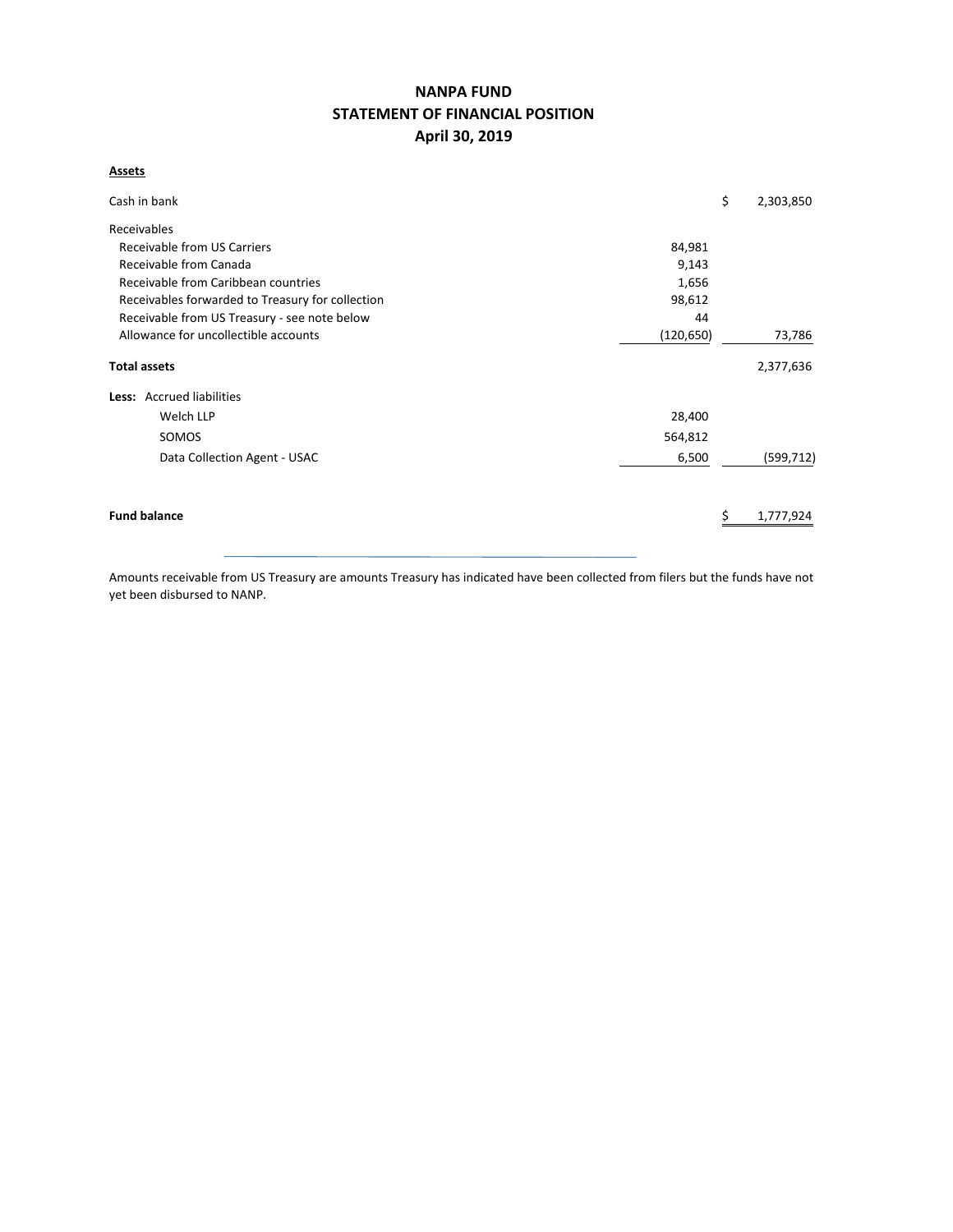#### **NANP FUND FORECASTED STATEMENT OF CHANGES IN FUND BALANCE BASED ON NO DEFERRAL OF SOMOS PAYMENTOCTOBER 2018 TO SEPTEMBER 2019**

|                                           |        |           |               |               | Actual    |           |            |           |            |             | Forecasted    |                          |                  |               |               | <b>Variance between</b> |
|-------------------------------------------|--------|-----------|---------------|---------------|-----------|-----------|------------|-----------|------------|-------------|---------------|--------------------------|------------------|---------------|---------------|-------------------------|
|                                           |        |           |               |               |           |           |            |           |            |             |               |                          |                  |               |               | forecasted results and  |
|                                           |        | Oct-18    | <b>Nov-18</b> | <b>Dec-18</b> | Jan-19    | Feb-19    | Mar-19     | Apr-19    | May-19     | Jun-19      | <b>Jul-19</b> | Aug-19                   | Sep-19           | <b>Total</b>  | <b>Budget</b> | budget at Sept 30/19    |
| Revenue                                   |        |           |               |               |           |           |            |           |            |             |               |                          |                  |               |               |                         |
| <b>International Contributions</b>        |        |           |               |               |           |           |            |           |            |             |               |                          |                  |               |               |                         |
| Canada                                    | (1)    | 18,286    | 9,143         | 9,143         | 9,143     | 9,143     | 9,143      | 9,143     | 9,143      | 9,143       | 9,143         | 9,144                    |                  | 109,717       | 109,717       |                         |
| Caribbean countries                       | (1)    | 23.036    | $\sim$        | $\sim$        |           |           |            |           | $\sim$     | $\sim$      |               | $\sim$                   | $\sim$           | 23,036        | 23,036        |                         |
| <b>Total International Contributions</b>  |        | 41,322    | 9,143         | 9,143         | 9,143     | 9,143     | 9,143      | 9,143     | 9,143      | 9,143       | 9,143         | 9,144                    | $\sim$           | 132,753       | 132,753       |                         |
| Domestic Contributions - US carriers      | (1)    | 4,538,876 | 115,084       | 474,065       | 73,710    | 76,122    | 73,604     | 73,436    | 73,697     | 73,697      | 73,697        | 73,697                   |                  | 5,719,685     | 5,639,875     | 79,810                  |
| Late filing fees for Form 499A            | (2)    | (1,300)   | (400)         | 600           | 400       | 200       | $\sim$     | 100       | $\sim$     | $\sim$      |               | $\overline{\phantom{a}}$ | 66,000           | 65,600        | 66,000        | (400)                   |
| Interest income                           | (3)    | 6,155     | 5,244         | 6,112         | 5,355     | 4,129     | 3,902      | 3,267     | 500        | 500         | 500           | 500                      | 500              | 36,664        | 6,000         | 30,664                  |
| <b>Total revenue</b>                      |        | 4,585,053 | 129,071       | 489,920       | 88,608    | 89,594    | 86,649     | 85,946    | 83,340     | 83,340      | 83,340        | 83,341                   | 66,500           | 5,954,702     | 5,844,628     | 110,074                 |
| <b>Expenses</b>                           |        |           |               |               |           |           |            |           |            |             |               |                          |                  |               |               |                         |
| NANPA Administration - Somos              | (4)(a) | $\sim$    | 240,833       | 240,833       | 240,833   | 240,833   | 240,833    | 243,545   | 243,333    | 243,333     | 243,333       | 243,333                  | 243,333          | 2,664,375     | 2,088,152     | (576, 223)              |
| NANPA Administration - Neustar            | (4)(b) | 187,332   |               |               |           |           |            |           |            |             |               |                          |                  | 187,332       | 189,832       | 2,500                   |
| NANPA Administration - Neustar            | (4)(b) |           | 188,201       | 187,332       |           |           |            |           |            |             |               |                          |                  | 375,533       |               | (375, 533)              |
| NANPA Administration - Neustar transition | (4)(c) | $\sim$    | $\sim$        | 70,822        |           |           |            |           |            |             |               |                          |                  | 70,822        |               | (70, 822)               |
| NANPA Administration - Change Order A     | (4)(d) |           |               |               |           |           |            |           |            |             | 19,606        |                          |                  | 19,606        |               | (19,606)                |
| 1K Block Pooling - Somos                  | (5)(a) | $\sim$    | 314,855       | 314,585       | 314,315   | 314,585   | 314,585    | 321,266   | 319,585    | 319,585     | 319,585       | 319,585                  | 319,585          | 3,492,116     | 2,848,879     | (643, 237)              |
| 1K Block Pooling - Somos pre-transition   |        |           |               | 25,294        |           |           |            |           |            |             |               |                          |                  | 25,294        |               | (25, 294)               |
| 1K Block Pooling - Neustar                | (5)(b) | 257,128   |               |               |           |           |            |           |            |             |               |                          |                  | 257,128       | 258,988       | 1,860                   |
| 1K Block Pooling - Neustar                | (5)(b) |           | 258,777       | 254,442       |           |           |            |           |            |             |               |                          |                  | 513,219       |               | (513, 219)              |
| 1K Block Pooling - Neustar transition     | (5)(c) |           |               | 101,518       |           |           |            |           |            |             |               |                          |                  | 101,518       |               | (101, 518)              |
| 1K Block Pooling - Change Order A         | (5)(d) |           |               |               |           |           |            |           |            |             | 64,004        |                          |                  | 64,004        |               | (64,004)                |
| <b>Billing and Collection</b>             |        |           |               |               |           |           |            |           |            |             |               |                          |                  |               |               |                         |
| Welch LLP                                 | (6)    | 28,400    | 28,400        | 28,400        | 28,400    | 28,400    | 28,400     | 28,400    | 28,400     | 28,400      | 28,400        | 28,400                   | 28,400           | 340,800       | 340,920       | 120                     |
| <b>Data Collection Agent</b>              | (7)    | 6,637     | 6,586         | 6,465         | 7,062     | 6,210     | 6,210      | 6,403     | 6,500      | 6,500       | 6,500         | 6,500                    | 6,500            | 78,073        | 78,000        | (73)                    |
| <b>Annual Operations Audit</b>            | (8)    | $\sim$    | $\sim$ $-$    | 38,400        | 9,600     | $\sim$    | $\sim$     | $\sim$    | $\sim$     | $\sim$      |               |                          | $\sim$           | 48,000        | 48,000        |                         |
| <b>Bank Charges</b>                       | (9)    | 3,835     | 7,530         | 2,478         | 2,456     | 2,821     | 2,148      | 2,555     | 3,167      | 3,166       | 3,166         | 3,166                    | 3,166            | 39,654        | 38,000        | (1,654)                 |
| <b>Carrier Audits</b>                     | (10)   | $\sim$    | $\sim$        | $\sim$        | $\sim$    | $\sim$    | $\sim$     | $\sim$    | $\sim$     | $\sim$      |               | $\overline{\phantom{a}}$ | $\sim$           | $\sim$        | 200,000       | 200,000                 |
| Bad debt expense                          | (11)   | (525)     | (4, 449)      | 23,388        | 7,281     | 1,577     | (12, 646)  | (2,603)   | 3,333      | 3,333       | 3,333         | 3,333                    | 3,333            | 28,688        | 40,000        | 11,312                  |
| <b>Total expenses</b>                     |        | 482,807   | 1,040,733     | 1,293,957     | 609,947   | 594,426   | 579,530    | 599,566   | 604,318    | 604,317     | 687,927       | 604,317                  | 604,317          | 8,306,162     | 6,130,771     | (2, 175, 391)           |
| Net revenue (expenses)                    |        | 4,102,246 | 911,662) (    | 804,037)      | 521,339)  | 504,832)  | 492,881) ( | 513,620)  | 520,978) ( | 520,977)    | 604,587) (    | 520,976) (               | 537,817)         | $2,351,460$ ( | 286,143)      | (2,065,317)             |
| <b>Opening fund balance</b>               |        | 1,424,049 | 5,526,295     | 4,614,633     | 3,810,596 | 3,289,257 | 2,784,425  | 2,291,544 | 1,777,924  | 1,256,946   | 735,969       | 131,382                  | (389, 594)       | 1,424,049     | 1,286,143     | 137,906                 |
| <b>Closing fund balance</b>               |        | 5,526,295 | 4,614,633     | 3,810,596     | 3,289,257 | 2,784,425 | 2,291,544  | 1,777,924 | 1,256,946  | 735,969     | 131,382       | (389, 594)               | (927, 411)       | (927, 411)    | 1,000,000     | (1,927,411)             |
| Fund balance makeup:                      |        |           |               |               |           |           |            |           |            |             |               |                          |                  |               |               |                         |
| Contingency                               |        | 1,000,000 | 1,000,000     | 1,000,000     | 1,000,000 | 1,000,000 | 1,000,000  | 1,000,000 | 1,000,000  | 1,000,000   | 1,000,000     | 1,000,000                | 1,000,000        | 1,000,000     | 1,000,000     |                         |
| Surplus                                   |        | 4,526,295 | 3,614,633     | 2,810,596     | 2,289,257 | 1,784,425 | 1,291,544  | 777,924   | 256,946    | $264,031$ ( | 868,618)      | 1,389,594) (             | $1,927,411$ $()$ | 1,927,411     |               |                         |

| 4.320.233 | ,,,,,,,,,, | 4,010,JJU | 2,209,231 | 1,704,443 |           | 111,324   | 230,340   | Z04,031/1 | <b>OUO,UIOII</b> | 1,305,35411 | L, J Z / , 411   1 | 1.747.4111 |           |
|-----------|------------|-----------|-----------|-----------|-----------|-----------|-----------|-----------|------------------|-------------|--------------------|------------|-----------|
|           |            |           |           |           |           |           |           |           |                  |             |                    |            |           |
| 5,526,295 | 4.614.633  | 3,810,596 | 3,289,257 | 2,784,425 | 2,291,544 | 1,777,924 | 1,256,946 | 735,969   | 131,382          | 389,594) (  | $927,411$ )        | 927.411)   | 1,000,000 |

**(1)** The US carrier contributions for the period from October 2018 to September 2019 and the International contributions are based upon actual billings.

#### **Assumptions: Reconciliation of forecast to budget**

| (1) The US carrier contributions for the period from October 2018 to September 2019 and the International contributions are based upon actual billings. | Budgeted fund balance at September 30, 2019 - contingency         | 1,000,000  |
|---------------------------------------------------------------------------------------------------------------------------------------------------------|-------------------------------------------------------------------|------------|
| (2) These fees represent the \$100 late filing fee charged to those companies that do not file the Form 499A by the due date.                           | Decrease in opening fund balance between budget period and actual | 137,906    |
| (3) Interest income projections are estimates                                                                                                           | Additional billings over estimate from budget                     | 79,810     |
| (4)(a) The NANPA Administration contract for Somos covers the period from November 1/18 to October 31/19                                                | Late filing fees (reversal) for Form 499A                         | (400)      |
| (4)(b) The NANPA Administration contract extension for NeuStar covers the period from October 1/18 to December 31/18                                    | Underestimate of interest earned to date compared to budget       | 30,664     |
| (4)(c) The NANPA Administration contract for NeuStar provides for transitional costs for the period from November 1/18 to December 31/18                | Somos - NANPA - excess of contract awarded over amount budgeted   | (576, 223) |
| (4)(d) Change Order to combine the Central Office Code Assignment Guidelines and Thousands-Block Administration Guidelines into one document.           | NeuStar - NANPA - transitional month costs not budgeted           | (373, 033) |
| (5)(a)The 1K Block Pooling Administration contract for Somos covers the period from November 1/18 to October 31/19                                      | NeuStar - NANPA - transition costs not budgeted                   | (70, 822)  |
| (5)(b) The 1K Block Pooling contract extension for NeuStar covers the period from October 1/18 to December 31/18                                        | Somos - Pooling - excess of contract awarded over amount budgeted | (668, 531) |
| (5)(c) The 1K Block Pooling contract for NeuStar provides for transitional costs for the period from November 1/18 to December 31/18                    | NeuStar - Pooling - transitional month costs not budgeted         | (511, 359) |
| (5)(d) Change Order to combine the Central Office Code Assignment Guidelines and Thousands-Block Administration Guidelines into one document.           | NeuStar - NANPA - transition costs not budgeted                   | (101, 518) |
| (6) The cost of B&C Agent is based on the contract with Welch LLP                                                                                       | Somos - NANPA Administration Change Order A - not budgeted        | (19, 606)  |
| (7) The expense for the Data Collection Agent is based on an allocation of costs by USAC.                                                               | Somos - Pooling Change Order A - not budgeted                     | (64,004)   |
| (8) The expense for the annual operations audit performed by Ernst & Young LLP is based on the quote given.                                             | Decrease in B&C Agent costs                                       | 120        |
| (9) Bank fees are an expense to the Fund.                                                                                                               | Data Collection fees - Adjustment to actual from budget           | (73)       |
| (10) The budget allows \$200,000 for carrier audits. This will not be expended.                                                                         | Bad debts - Adjustment to actual from budget                      | 11,312     |
| (11) The allowance covers all accounts considered potentially uncollectible at April 30, 2019.                                                          | Carrier audits that will not be performed                         | 200,000    |
|                                                                                                                                                         | Operations Audit - Adjustment to actual from budget               |            |
|                                                                                                                                                         | Bank fees - Variance between actual and budget                    | (1,654)    |
|                                                                                                                                                         | Forecaseted fund balance at September 30, 2019                    | (927, 411) |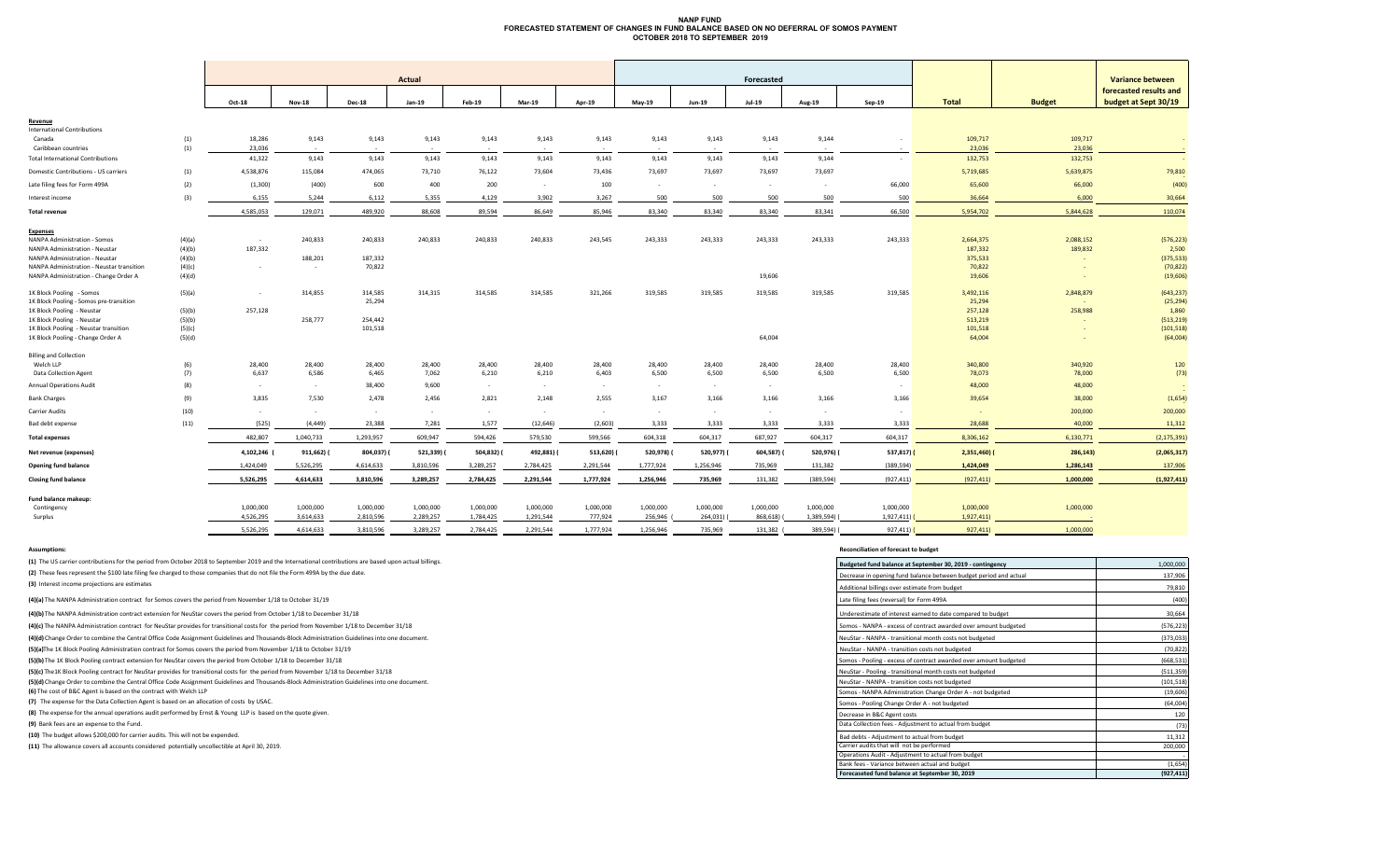## **Deliverables Report**

#### **Distributing invoices**

The monthly invoices for carriers were emailed/mailed on April 12<sup>th</sup>.

#### **Processing Payments**

Payment information from the lockbox service at Mellon Bank is downloaded on a daily basis. The deposit information is recorded daily.

#### **Late/Absent Payments**

Demand notices and statements of account were emailed/mailed on April 15<sup>th</sup> to all carriers with overdue balances. A total of 23 demand notices and statements of account were sent out. This is on par with the previous month. The outstanding balances from the 2018 annual billing were sent to Treasury for collections on January 10, 2019.

#### **FCC Red Light Notices**

At a minimum, an updated red light report is posted to the FCC server for processing once a week. When required, additional updates are posted.

#### **Helpdesk Queries**

All queries are directed to a helpdesk voicemail inbox or email inbox. The details of the query are documented in an Access database. The date, Filer ID, nature of query, name of person making the request, who responded to the query and the resolution date. In April 13 calls and 10 emails were received which is lower than the prior year. Most queries are about requesting copies of invoices, how to make changes to their email billing address, notification about closing their business, asking what the invoice was for or asking how to make a payment.

#### **Staffing Changes**

There have been no changes to staffing this month.

#### **Contract Renewals**

The Billing and Collection Agent contract was awarded to Welch LLP in April 2018. The contract is for a 5-year period from May 1, 2018 to April 30, 2023.

The NANPA Administration contract for NeuStar was extended for the period of October 1, 2018 to December 31, 2018 which includes a 2 month transition to the new administrator, Somos, Inc. The contract with Somos for the NANPA Administration Contract covers the period of November 1, 2018 to October 31, 2019.

The 1K Block Pooling contract for NeuStar was extended for the period of October 1, 2018 to December 31, 2018 which includes a 2 month transition to the new administrator, Somos, Inc. the contract with Somos for the 1K Block Pooling covers the period of November 1, 2018 to October 31, 2019.

#### **Status of Audits**

**FCC Audit:** The FCC financial audit has started. A kick off meeting was held with the auditors on April 23. A listing has been provided by the auditors of the required documents and the due dates. The first due date for requested documents is in May.

**Independent Audit:** The independent audit by Ernst & Young LLP of the financial statements and specified procedures commenced November 19th, 2018. The audits are complete at this time.

**IPERIA:** A kick-off meeting was held in November with the FCC and the auditors. Documentation requested was provided in December 2018. Ongoing biweekly conference calls are attended.

**Deliverable Reports Submission Dates Monthly SSF 224 repor**t - submitted May 2, 2019. **Quarterly Report on Fund Performance and Statement of Financial Positio**n - submitted April 5, 2019 **Quarterly Crosswalk reporting package** - submitted April 5, 2019 **Treasury Report on Receivables** - April 10, 2019 **Monthly COSC report** - submitted on April 4, 2019

#### **Accounts Receivable**

We received \$3,151.17 from Treasury in April for debts collected.

At the end of April there are 455 accounts outstanding representing unpaid invoices from the September 2018 billing, amounting to \$44,611.21. Of the 455 accounts, 441 accounts totalling \$43,817.37 were submitted to Treasury on January 10, 2019 for collections.